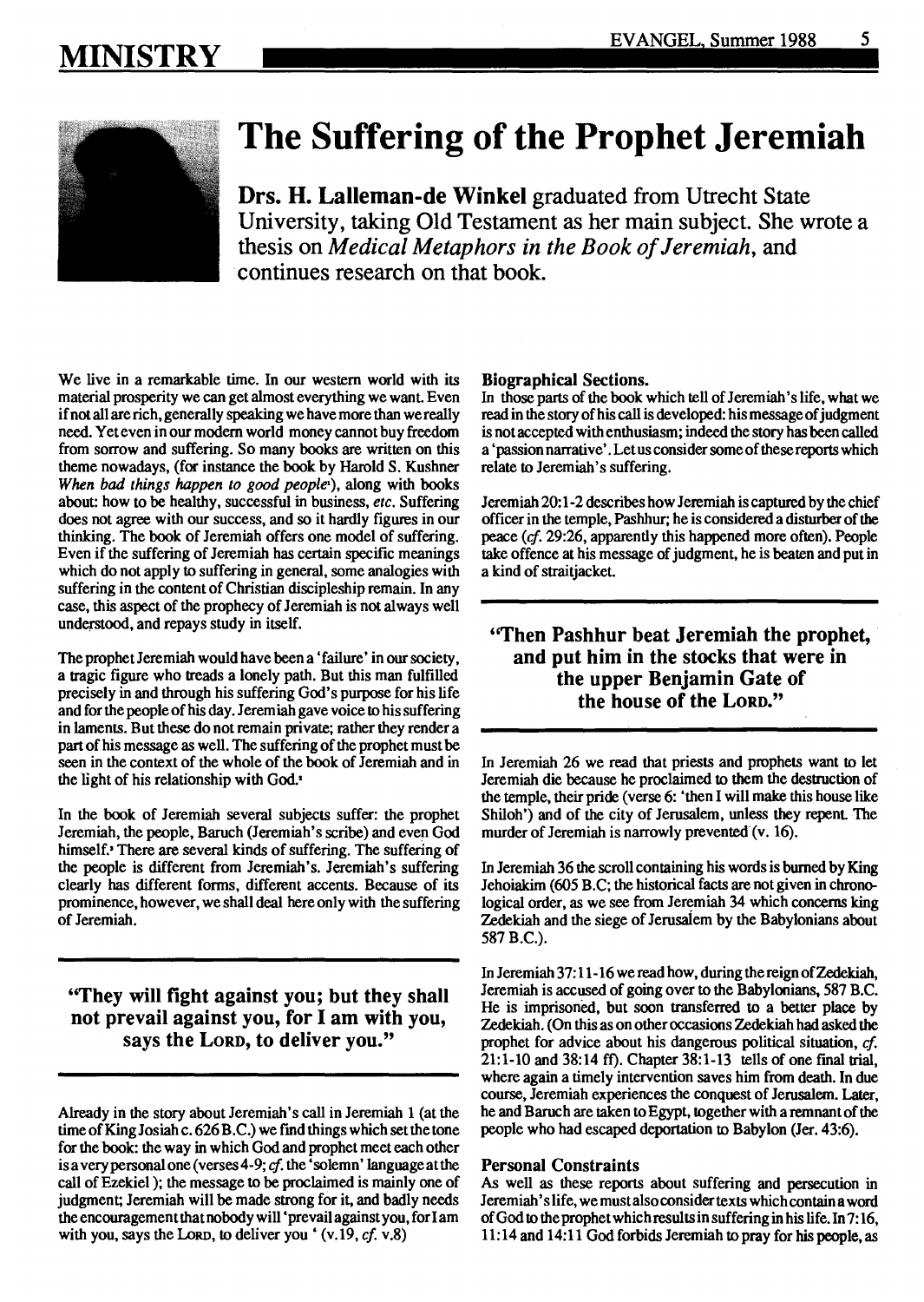judgment on the sins of the people is inevitable. In Jeremiah 16 God forbids the prophet to marry and to have children. This is a sign of the coming judgment, when fathers, mothers and children will die. This will certainly have drawn attention to Jeremiah and his message, because it was very unusual for a man not to marry. Jeremiah is also not allowed to mourn or to condole, as a testimony to the time when so many people will be killed that no one will have time to do so. He is also not allowed to enter a house where a feast is given, for gaiety shall be silenced. And when people ask with- astonishment: 'Why this great evil?', then Jeremiah has to explain: 'Because you have forsaken the LoRD' (vv. 11-12).

This presentation of the message in a symbolic way is something we also find with other prophets, as for example Hosea. See also Jeremiah 28, where he has to carry a yoke. Not being allowed to marry influences his personal life much more deeply of course. To Jeremiah, the prohibitions in chapter 16 imply a lonely life, without normal relationships with other people.

#### The Confessions

The facts mentioned above form the 'outward side' of the prophetic suffering. The 'inner side', the personal reactions of Jeremiah to his suffering, is found in the so-called Confessions of the prophet, in which he turns to God in lament.•

Many elements in these texts remind us of the Psalms, particularly the lamentation-psalms such as 22, 42, 43, 44. For instance we find the typical 'why ' or 'how long' question, the appeal to God, the utterance of the lament itself, together with some explanation of the situation (persecution, illness or loneliness), the prayer for salvation, words of trust and encouragement

## "Why is my pain unceasing, my wound incurable, refusing to be healed? Wilt thou be to me like a deceitful brook, like waters that fail?"

(which often come very unexpectedly). The laments we find in the Confessions clearly stem from a prophet. Here the suffering in question is caused just by being a prophet. The Confessions therefore form an essential part of the book.<sup>5</sup>

AsanexamplewemaytakethelamentinJeremiah 17:12-18. The motive turns out to be the sneering at the prophet because his prophecies of doom had failed to materialize. Verse 16 here represents the urge to proclaim the coming judgment, an urge which Jeremiah himself had not asked for. And only God, the Sender, can take care lest the messenger be ashamed (v.18).

This element of mockery, then, is important in the Confessions. All the other Confessions, indeed, contain laments about persecution on account of his message. For instance 11: 19b says 'I did not know it was against me they devised schemes, saying, "Let us destroy the tree with its fruit, let us cut him off from the land of the living, that his name be remembered no more".' Jeremiah calls himself 'a man of strife and contention to the whole land' (15:10). And in 20:lOb, ' "Denounce him! Let us denounce him!", say all my familiar friends, watching for my fall. "Perhaps he will be deceived, then we can overcome him, and take our revenge on him." '

*As* well as mockery and persecution, 15:17b shows that he suffered loneliness too by virtue of his being a prophet: 'I sat alone, because thy hand was upon me, for thou hadst filled me with indignation.' (He means here the wrath of God against sin, resulting in judgment, which Jeremiah had to proclaim.) The proclaiming of a message of judgment placed Jeremiah outside normal relationships with other people.

The Confessions are laments addressed to God, sometimes even accusations. In 15:18bJeremiah says: 'Wilt thou be to me like a deceitful brook, like waters that fail?' {In the Dutch Bible this verse is stronger than in the RSV, because it is put in the affirmative form - 'thou art truly a deceitful brook to me'. God reprimands him sternly because of these audacious words; *cf.*  New English Bible.) Jeremiah is dismayed; as he sees it, being a prophet only yields misery. Following his outburst he has to repent and utter no more audacious words. Only then will he be in a position to speak God's word again. God in this text repeats the promises made in Jeremiah 1 to strengthen the prophet, to deliver him from his enemies and to be present. So this can be seen as a renewed call and rehabilitation as a prophet.

In 20:7ff. Jeremiah complains that God was too strong for him when He appointed him to be a prophet. Now he is threatened from all sides. The language used in texts like this one strongly reminds us of parts of the book of Job. In verse 14ff. Jeremiah curses the day when he was born, *cf.* Job 3. Yet the situation in which the lament in Jeremiah 20 arises, is very clearly that of a prophet. The circumstances of being a prophet are themselves the cause of Jeremiah's suffering. Because of this he comes into conflict with his call. Yet he cannot refrain from proclaiming the words of God. He would like to stop speaking in God's name, but the words must be uttered, he cannot keep them for himself  $(v.9)$ . This Confession is the strongest, most intensive lament of all.

#### Reactions to the Message

There are also in Jeremiah a number of laments about the suffering which are not *simply* the prophet's reactions to suffering, but reactions to the message of judgment. Some are indeed the reactions of the *prophet* himself to what he has seen and heard; however others are reactions of the *people,* voiced by Jeremiah. The laments differ from the Confessions in that they are not addressed to God.6

"My anguish, my anguish! I writhe in pain! Oh, the walls of my heart! My heart is beating wildly; I cannot keep silent; for I hear the sound of the trumpet, the alarm of war."

Here too, however, we find elements originating from lamentation-psalms, but less clearly so than in the Confessions.

In 4: 19-20 we read: 'My anguish, my anguish! I writhe in pain! Oh, the walls of my heart! My heart is beating wildly; I cannot keep silent; for I hear the sound of the trumpet, the alarm of war. Disaster follows hard on disaster; the whole land is laid waste. Suddenly my tents are destroyed, my curtains in a moment.' In the chapters surrounding this text, the unfaithfulness of Israel and Judah to the LoRD and the neglect of his commands are denounced. Jeremiah 4:5ff. speaks about 'the people from the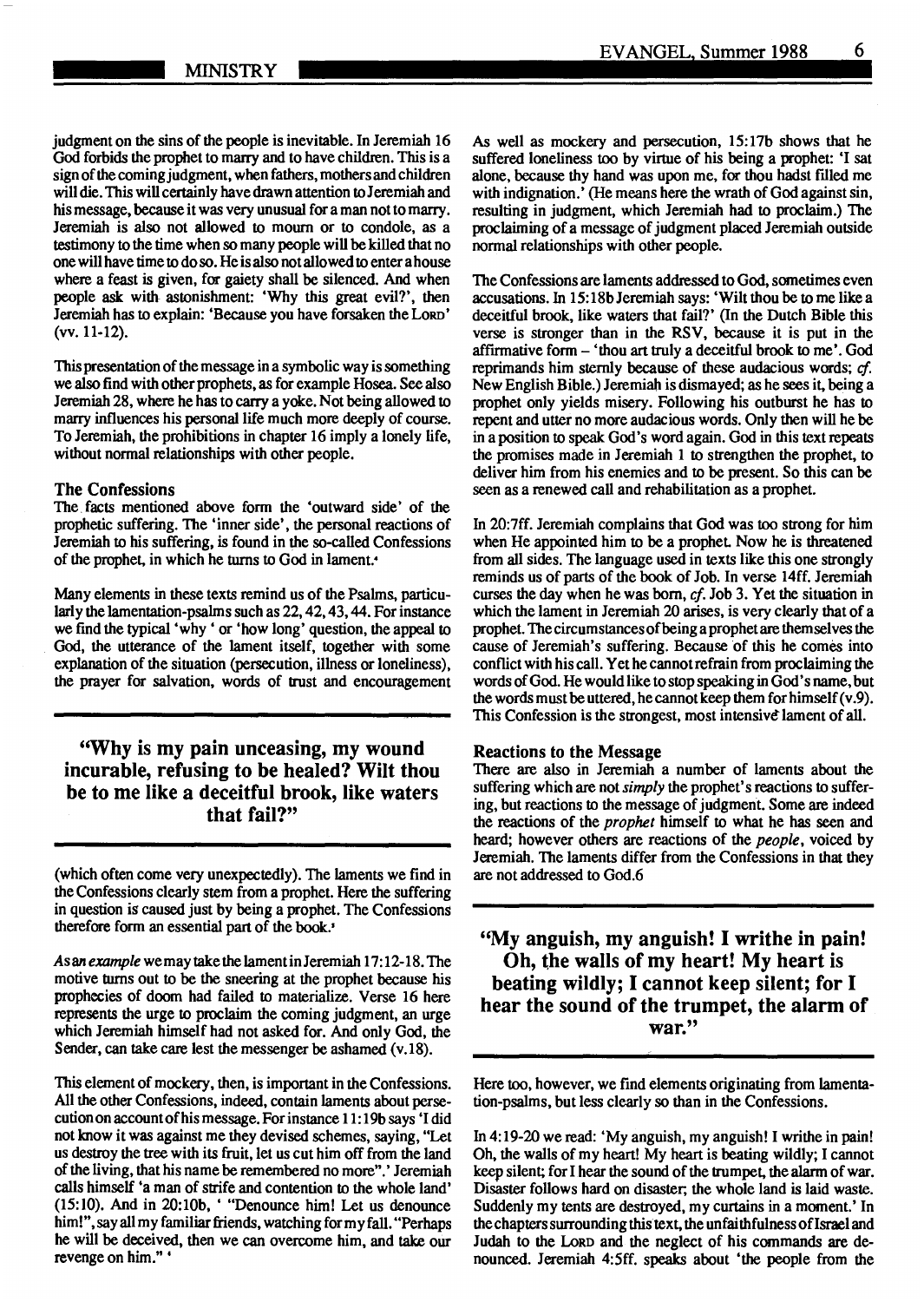North' that will bring destruction upon Judah. The calamity is seen beforehand in this chapter and verses 19ff. form a reaction to the vision. This could be a case either of Jeremiah's own reaction or a voicing of the feelings of the people. 'My tents', plural, could support the latter opinion. (In verse 22 God speaks, but the grammatical subject more often changes within one paragraph (cf. 12:1-4 and 5-6). So it is not necessary, as some do, to say that God is speaking in verses 19-20. Some commentaries choose the first possibility (Jeremiah utters his own feelings): others the second one (Jeremiah feels, so to speak, the feelings of the people).• It is difficult to make a choice. I am inclined to think it is the personal utterance of the prophet. Either way, of course, the prophet speaks. And the question is whether prophet and people always can in the end be clearly distinguished. In the whole book we have the impression that Jeremiah suffers with his people and in the light of this, we can imagine such a deep entering into the feelings of the people caused by what they go through.

"Is Ephraim my dear son? Is he my darling child? For as often as I speak against him, I do remember him still. Therefore my heart yearns for him; I will surely have mercy on him, says the Lorp."

In Jeremiah 8:18-9:1 we have the reaction of the prophet to the judgment God shows him (he also brings the word to the people, v. 20). In several commentaries these verses are related to the present (famine, great calamity etc.), but it seems to me, when we look at the context, that they refer to the coming judgment, viz. the Babylonian exile.

It is noteworthy that in 4: 19-20 and 8: 18-9: **1** the laments are part of the message of judgment. The laments make the judgment present, so to speak, they present the message by reacting very concretely to the judgment, as if it were already visible. Two more facts from 8:18-9:1 confirm this relationship between laments and message. In the first place, in the middle of the lament God Himself speaks (v. 19c). In the second place, the lament in verse 22 prepares for the charge which follows in 9:2- 3. Why has the 'health of the daughter of my people not been restored?' (verse 22). The cause is at the same time the accusation: 'they do not know me'(9:3)." We see that the laments have a function in the framework of the message and are not to be loosened from it In my opinion we also have to be careful lest we connect the laments with Jeremiah's character, so that we make all kinds of speculations concerning his 'sensitive soul', something which we find in several commentaries. In 23:9 we have Jeremiah' s reaction to the sins of prophets and priests, which he sees increasingly sharply because of his relationship with God. The phrase 'because of the LoRn and because of his holy words' makes clear, that this is the lament of a *prophet.* 'My heart is broken within me, all my bones shake ...' The message gains expressiveness by this concrete wording, as it did in the parts mentioned above.

#### **The Meaning of Suffering**

We saw that the suffering of the prophet Jeremiah had several aspects: it is suffering caused by the very loneliness of being a prophet, but also by mockery and persecution from his fellowcountrymen because of his message. It comes also simply from being one of the people, a suffering in solidarity. This appears from his reaction to what God shows him of what is to come. And this brings us to another dimension: Jeremiah' s whole life can be seen as an illustration of the desperate situation of Judah.

In his suffering and life the prophet bears the signs of his message. He is ordered to proclaim judgment and doom, but endures these things himself. We see the troubled times of the people reflected in his own life. H. J. Stoebe says: 'Jeremiah not only had to proclaim anger  $[cf. 15:17b-H.L.]$  but bears it himself in his body and has to represent it by his fate.'" There is another side to this. For in the suffering of Jeremiah we also see a suffering of God (31:20).

Jeremiah therefore stands between God and his people: messenger of God, member of the people to which he has to proclaim judgment. W. C. Kaiser rightly speaks of vicarious suffering in 15:15 and 8:18-21.<sup>1</sup> 'There is in Jeremiah's ministry therefore, as in the Suffering Servant of Isaiah 53, a foreshadowing of the work of Christ himself, both bringing and seeing judgment through his cross'.

We often ask for the meaning of suffering. It is not possible to give a single answer to the meaning of the suffering of the prophet Jeremiah. His suffering has several aspects, of which all have a certain function in relation to the message of the book. Jeremiah himself did not see the meaning of his suffering clearly, as we may conclude from the Confessions. Anyone who reads the book nowadays is impressed by the deep and intensive way in which Jeremiah exercized his ministry as a prophet. Jeremiah. 30-33, the part of the book in which salvation is proclaimed and a new covenant is promised, brings all the more relief because of the passionate message of judgment in the rest of the book.

It is clear that the suffering man, no less than others, has a place with God, Jeremiah perhaps a special one. The common opinion that everyone who suffers has sinned and is not right before God, is in any case not true for Jeremiah (*cf.* Job). The opposite is true: his life is used in the service of the message God wants to convey to his people. His life can even be seen as an illustration of the way in which the people will go.

So we cannot say that *despite* his suffering Jeremiah is of great importance to us/was a great prophet, but that *thanks to* his suffering he is/was so. The suffering of the prophet is not a failure. God's way does not pass by affliction but goes through it, and suffering becomes an integral part of his message.

*This article first appeared in the DutchjournalBijbel* en Wetenschap, *and we are grateful for the opportunity to reproduce it here, in slightly modified form.* 

#### **Notes**

- 1. New York, 1981.
- 2. I think we have to take care not to see suffering as a kind of proof of faith, as if God only is on the side of those who suffer. The opposite, to think that suffering is a punishment of God, is no more true (cf. the friends of Job). I have not dealt with all the texts in Jeremiah that relate to suffering, nor entered into debates about form, redaction-history and additions. *As* **a** starting-point I take the book of Jeremiah as a unity and relate the texts about suffering to Jeremiah personally.
- 3. *The people*  the ten tribes (Israel) were taken into exile already a century ago. Jeremiah is especially preaching to the two tribes, *(continued on page 10)*